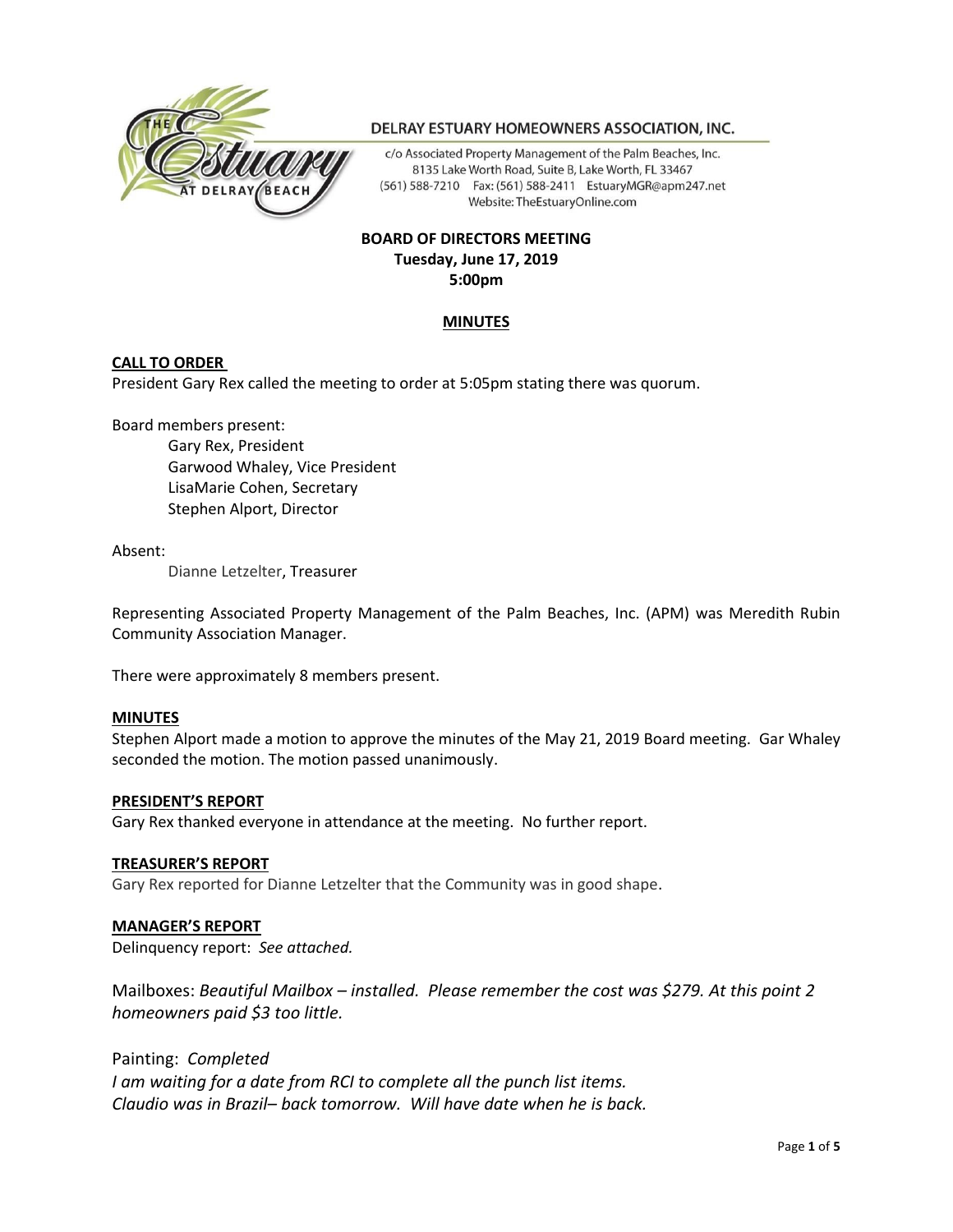Landscape Maintenance: *BrightView Landscaping is doing very well. They trimmed the fronts and backs and are working on plant separation.*

Lake: Midge spraying and mosquito fish stocking - done.

Tree trimming: Ashem \$19,023.00 – to be done end of July or beginning of August BrightView - \$16,585

Inspections: There are a lot of homeowners who have been placing pots outside their homes, including members of the ALC and Board. I think the ALC should revise the pot issue when they update the guidelines.

Letter to homeowners: We prepared a letter to homeowners regarding responsibilities for landscaping and completing ALC forms. The ALC wants to make changes. The letter is attached.

Iguana treatment: Matador Pest - \$600/month Iguana Solutions - \$600/month for up to 20 hours.

Gar Whaley made a motion to discuss the Iguana treatments/removals. LisaMarie Cohen has seconded the motion. After a discussion the motion was tabled. The Board asked that this item be discussed when the budget is prepared.

Traffic circles and cul de sacs: We received proposals from 2 vendors to decrease the size of the cul de sacs and the island at the Estuary Way gate. This project, with the replacement of the grey pavers should wait until the mailboxes are done and have everything done at one time – OR before the road sealing. *PLEASE let me know when you would like to work on this.* 

Seal coating: We have proposals from 2 vendors who inspected the property. The seal coating will be done over the summer to inconvenience less homeowners. Alan Rose, who is a homeowner sent a video recommending that you apply liquid road, instead of the asphaltemollient sealer which is generally used. The vendors I use do not apply the liquid road as it requires special equipment. *Project on hold – to be discussed at another Board meeting or open forum*

Gary Rex reported that one of the three bubblers in the north lake is not working.

The Board asked Meredith Rubin to remind BrightView that they were not responsible for trimming the bougainvillea.

# **ALC COMMITTEE**

August Salvado gave the ALC report.

BrightView Landscaping had submitted two (2) proposals which were approved at the last meeting:

- Plantings on the grass strips
- Planting new materials on the traffic circles

BrightView was delayed due to the weather, but we anticipate the projects starting next week.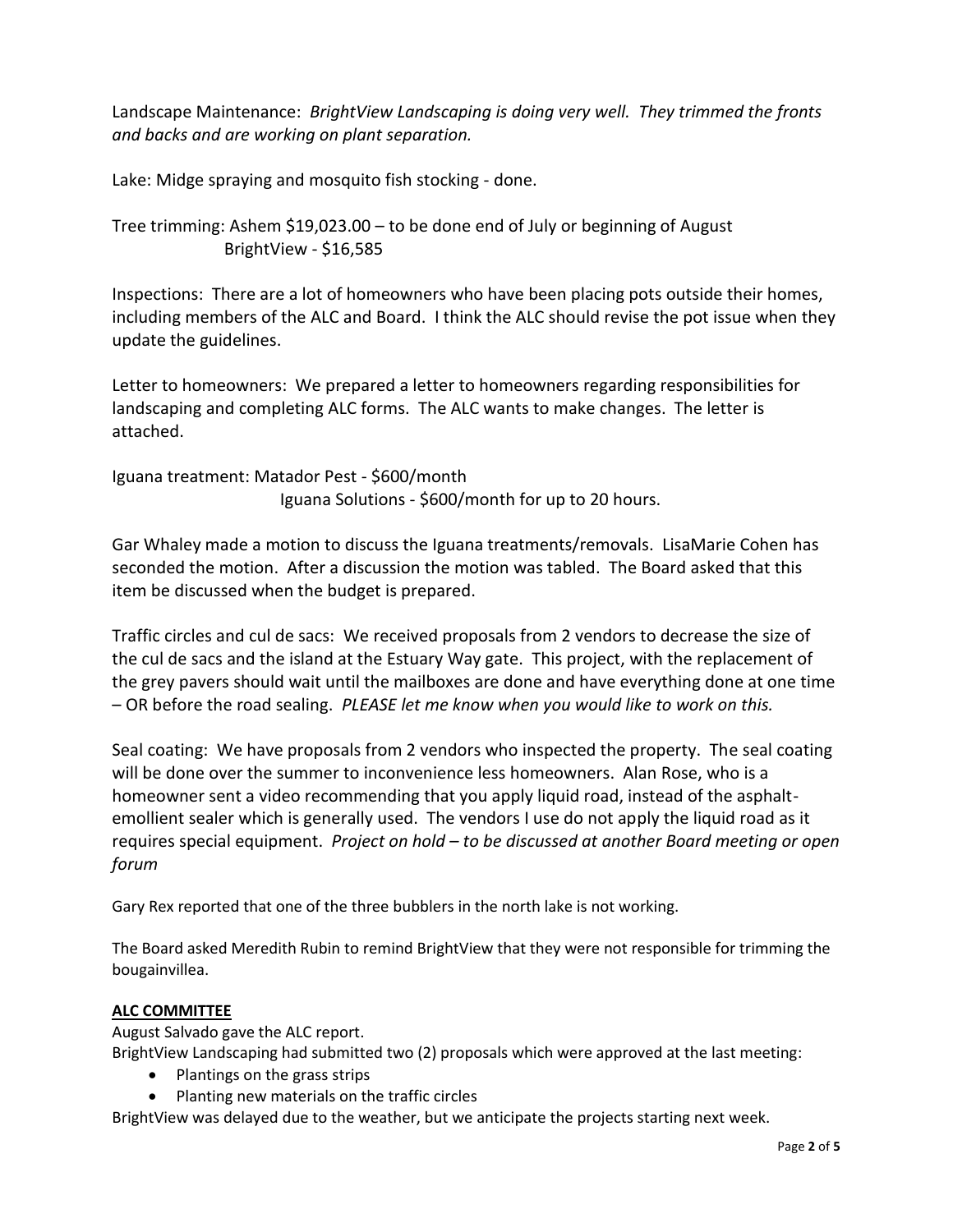August Salvado reported that there are homeowners that are commencing landscape projects without ALC approval. The Committee believes that the Board should consider fines for homeowners that don't submit applications before doing work. Gary Rex is going to prepare guidelines to be discussed at the next meeting.

Meredith Rubin prepared a letter to go to homeowners advising them that (1) they are responsible for replacement of dead/missing plants; (2) if they wish to use the current Association vendor and they are using the plants currently in the Community, they do not have to submit an ALC application. If the homeowner is not using the current Association vendor and they are using the plants currently in the Community, they do not have to submit an ALC application, but do have to submit the vendors license and insurance. After a discussion, the Board and ALC determined that if the homeowner is not using the current Association vendor, they do have to submit an ALC application. The letter will be eblasted to all homeowners with a flyer from BrightView.

Applications:

■ 1591 – approval not necessary

# **TASK FORCE REPORT**

The Amendments must be added to the Declaration to have a clean copy of the Declaration.

# **COMMUNICATIONS**

Bob Smith gave the report.

The 3rd Quarter Community Directory is due to be posted next week. This will contain any changes that have occurred in the past three months.

# EMAIL SERVICE

We investigated setting up email accounts for the security staff. Currently they are using personal Gmail accounts which is not secure and requires changing as personnel changes are made. Ideally using a comcast.net account would be the easiest and most cost-effective way of setting this up. The second way would be to use the domain name we own: theestuaryonline.com. This could be done through our website service for a minimal cost. Our recommendation would be to use the website company. That way, in the future, if we change service providers, it would not be necessary to change email address domain names. We could investigate the possibility of setting up generic email addresses for each board member and for our property manager.

We also found that while reviewing Comcast billing that we have been grossly overcharge for services that we don't require or use. We suggest that management renegotiate our contract with Comcast.

# BULK INTERNET SERVICE

We would also like to suggest that the community look into the possibility of negotiating a bulk rate contract with Comcast or another ISP. This could save owners a considerable amount of money on their monthly fees.

# **WEBSITE**

We continue to correct website pages that are outdated or have obsolete information. Meredith has found quite a few documents that needed to be changed. These have all been updated. If anyone finds a page that needs to be updated, please let me know so that I can make the change. New photography for the website is planned as soon as the ideal weather conditions allow. The ideal days are Sundays (no contractors working) and summer months (less autos parked on streets and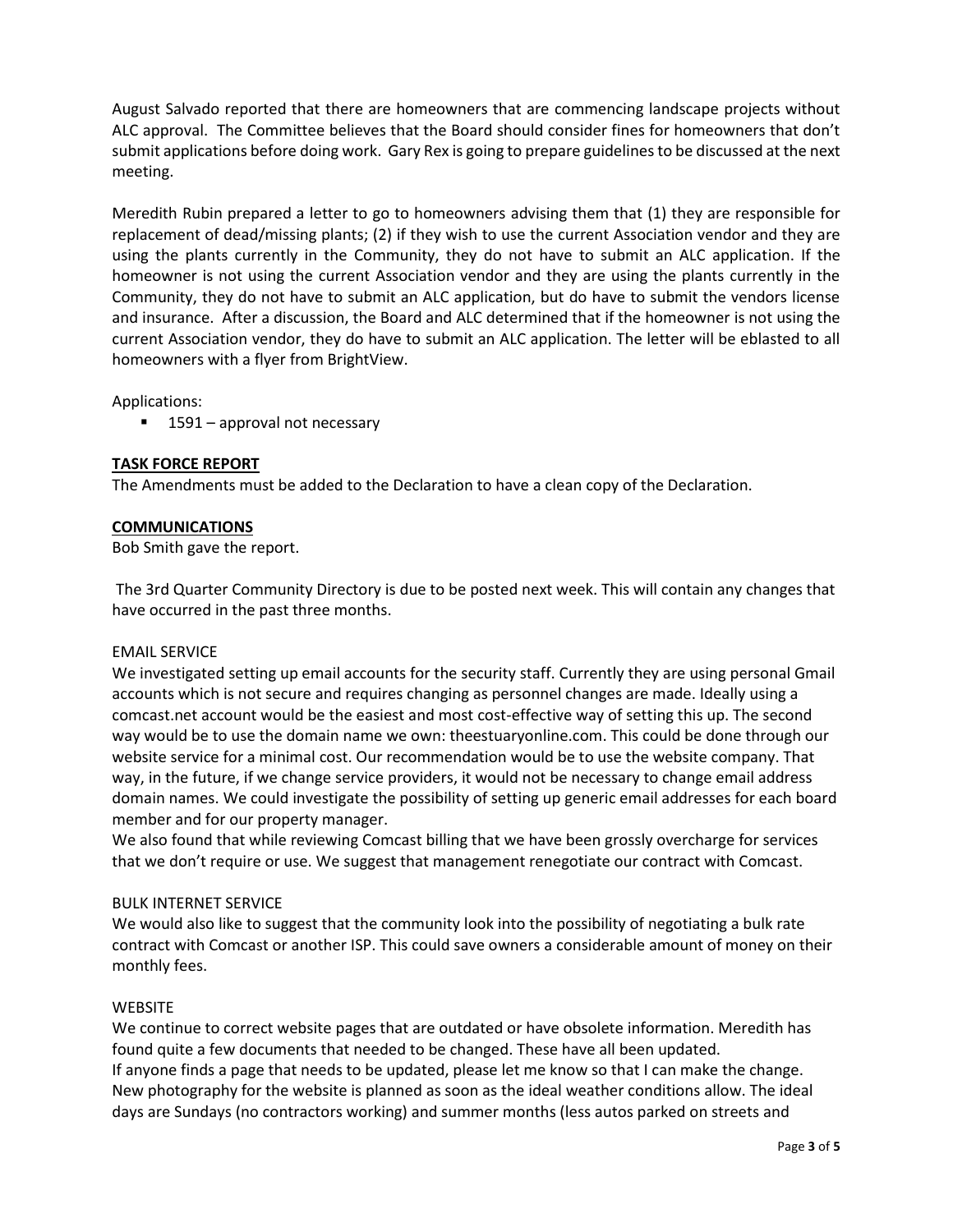driveways). Some areas will not be photographed until maintenance has been completed. This would include:

- − Fountain (dead plants need to be replaced).
- − Rear exit gate needs new planting.
- − Pier waiting for power washing and sealing of decking, railing posts and cap rails. and pergola.

# ARCHITECTURAL & LANDSCAPE GUIDELINES

Waiting for updated document from ALC. One approved, document will be formatted, and posted on website and included in the New Owners Guidebook.

# **SECURITY**

The 2019 Hurricane Season Notice has been updated and emailed to all residents and posted on our website.

The Weather Event and Emergency Procedures has been prepared and added to the Post Orders. Copies have forwarded to the Security Committee, board liaison, property manager and the security company.

# WELCOMING COMMITTEE – NEW OWNER'S GUIDEBOOK

Except for the Architectural & Landscape Guidelines section all pages to the book have been updated and printed. Assembly and distribution are pending updating of this document.

# SIGNAGE – NORTH GATE

LisaMarie Cohen reported that she has had success with the City of Delray who assigned a new address to the front gate – 1300 Palm Trail. Meredith Rubin will order a new number plaque. We will be looking at some new signage for the north gate that will alert visitors that they have reached a "homeowners entrance" and redirect them to the gatehouse located at 1300 Palm Trail.

# **SECURITY**

Gar Whaley gave the security report.

- There were two incidents where guards were sleeping on duty. Meredith Rubin reported that the guard from the second incident was ill – and has been spoken to.
- Since Frontline started, we have not received any report regarding the Proxy System. The guards are required to swipe so their patrol activity at the various Estuary locations is logged.
- The Committee is not sure when and if the road captains are patrolling the property.

These issues will be presented to Sandy, the Frontline owner during an upcoming meeting with Chris and the Committee.

# **SOCIAL COMMITTEE**

Ingrid Hackenbruch gave the report.

The Committee is planning a happy hour at a location to be determined. A suggestion was made to hold it a Che!!!, which is on the water and has parking.

# **WELCOME COMMITTEE**

No report.

# **OLD BUSINESS**

#### Process Expert:

Bob Smith reported that there was one response from a homeowner. This was put on hold.